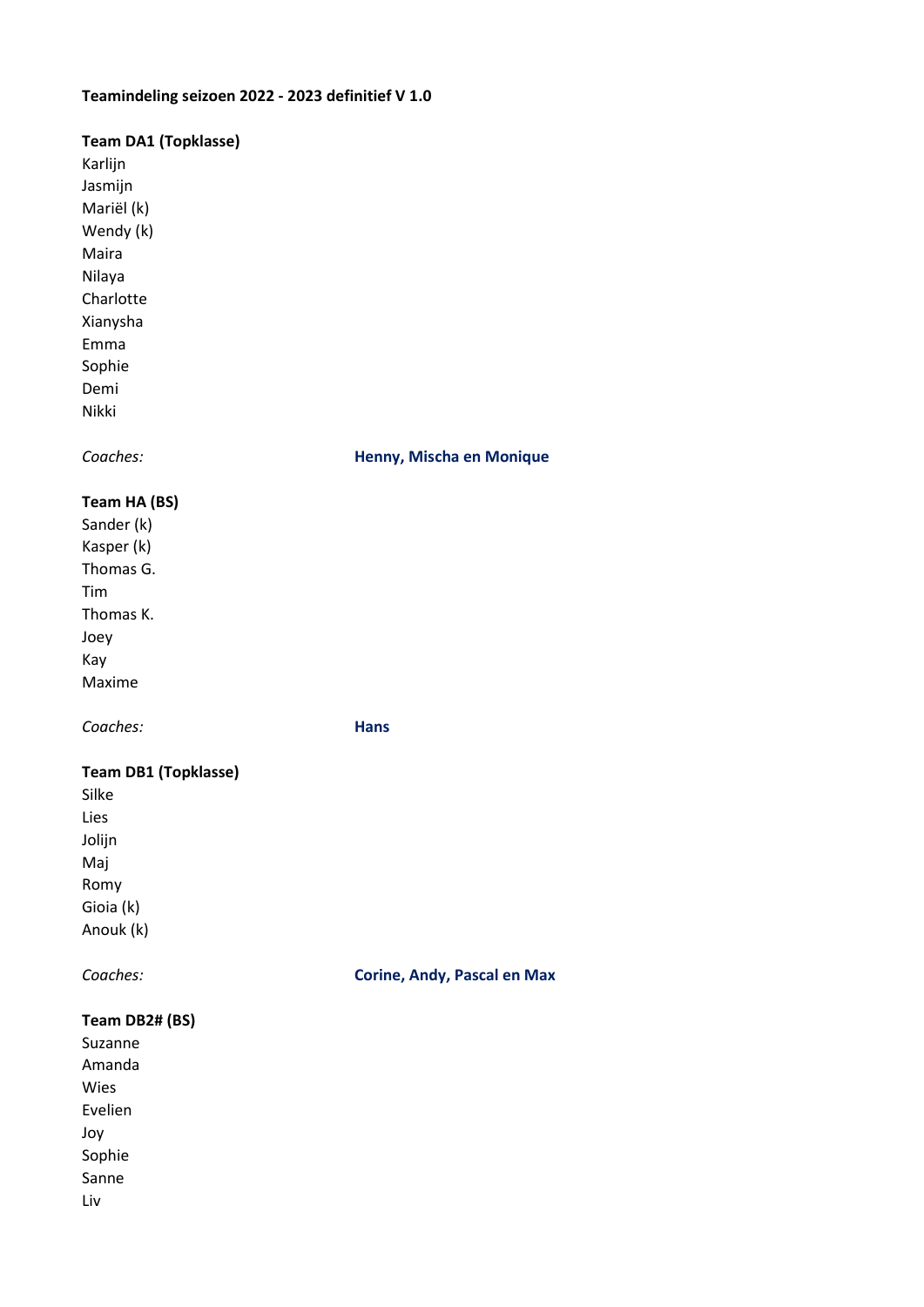May Jill Tessel Nika

#### Coaches: Coaches: Richard, Gunther en Elmira

#### Team HB1# (Divisie)

Mitchell Gijs Dénis Vincent Rens Bart (k) Rohan Tristan

Coaches: Dylan

# Team HB2 (BS)

Wesley Siebe (k) Sven Luca Jay Floris Ayran Nick Kris Brandon

Coaches: Britt en Marit

#### Team DC1 (BS)

Anna Arwen Demi Maite Zoey (k) Rilana (k) Malin Indy Romy Emma Isis Leona

Coaches: **Pim, Denise en Sylvia** 

Team HC1 (BS)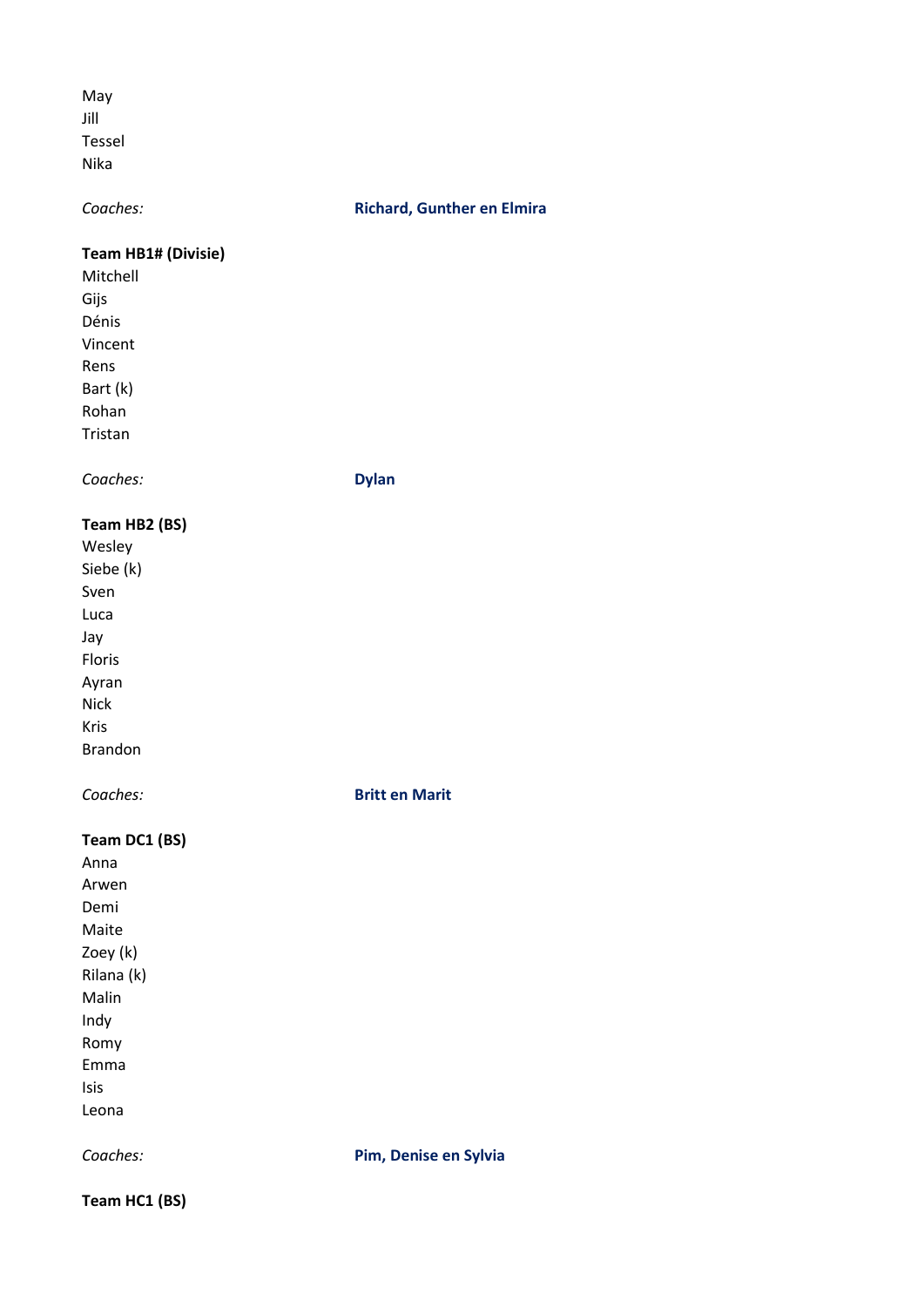Ben Lucas Mats Robin (k) Wesley Mauro (k) Tijmen Maksim Marc Just

Coaches: Eric en Max

### Team D1 (BS, jongens)

Ramon Timo Aaron Finn (k) Luuk (k) Stefan Niels Finn Guus

Coaches: Jay en Luca

# Team D2# (BS, meisjes)

Irinie Lois Leah Meike (k) Floor H. Fien Elisa Floor van S. Nina

Coaches: Femke en Tom

### Team D3 (BS, jongens) Siem

Ferdaws Mark Bodhi Sven Otis Stan Liam Bram Aleksander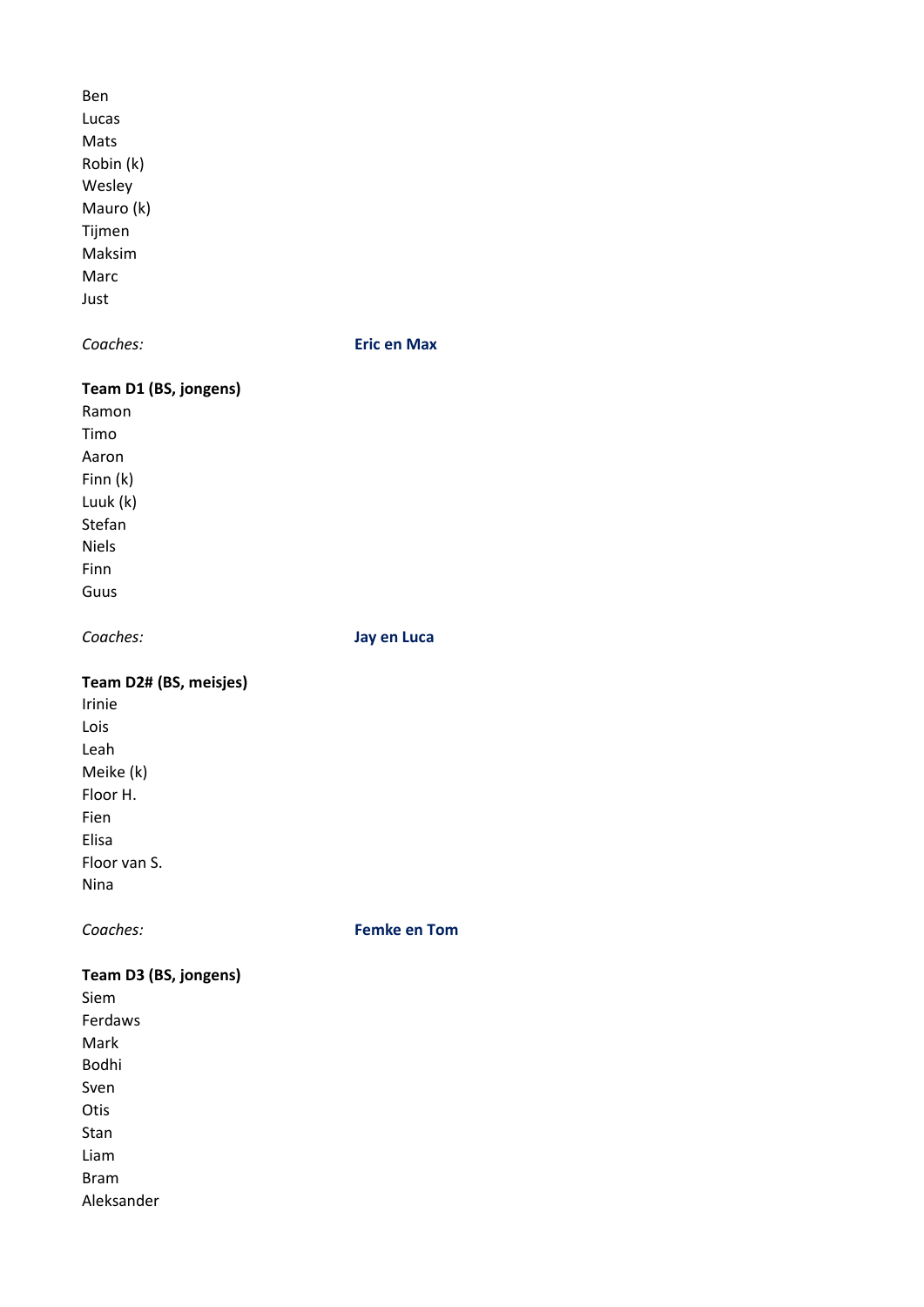#### Simon

#### Coaches: Brian en Pascal

# Team D4 (BS, meisjes)

Suze Ines Annabel Sofie Elin Raven Emma Sophie Gabriella Maeve

Coaches: Judith en Marcel

# Team E1 (BS)

Roann Jesse Elin Riccardo Batu Eline Sanne Luuk

Coaches: Sandra en Ron

### Team E2 (BS)

Julian Florian Dani Tess Froukje Jara Mick Axel

Coaches: Sven en Patrick

### Team E3 (BS)

Eliana Julie Chriselle Sam Abby Laura Caitlynn